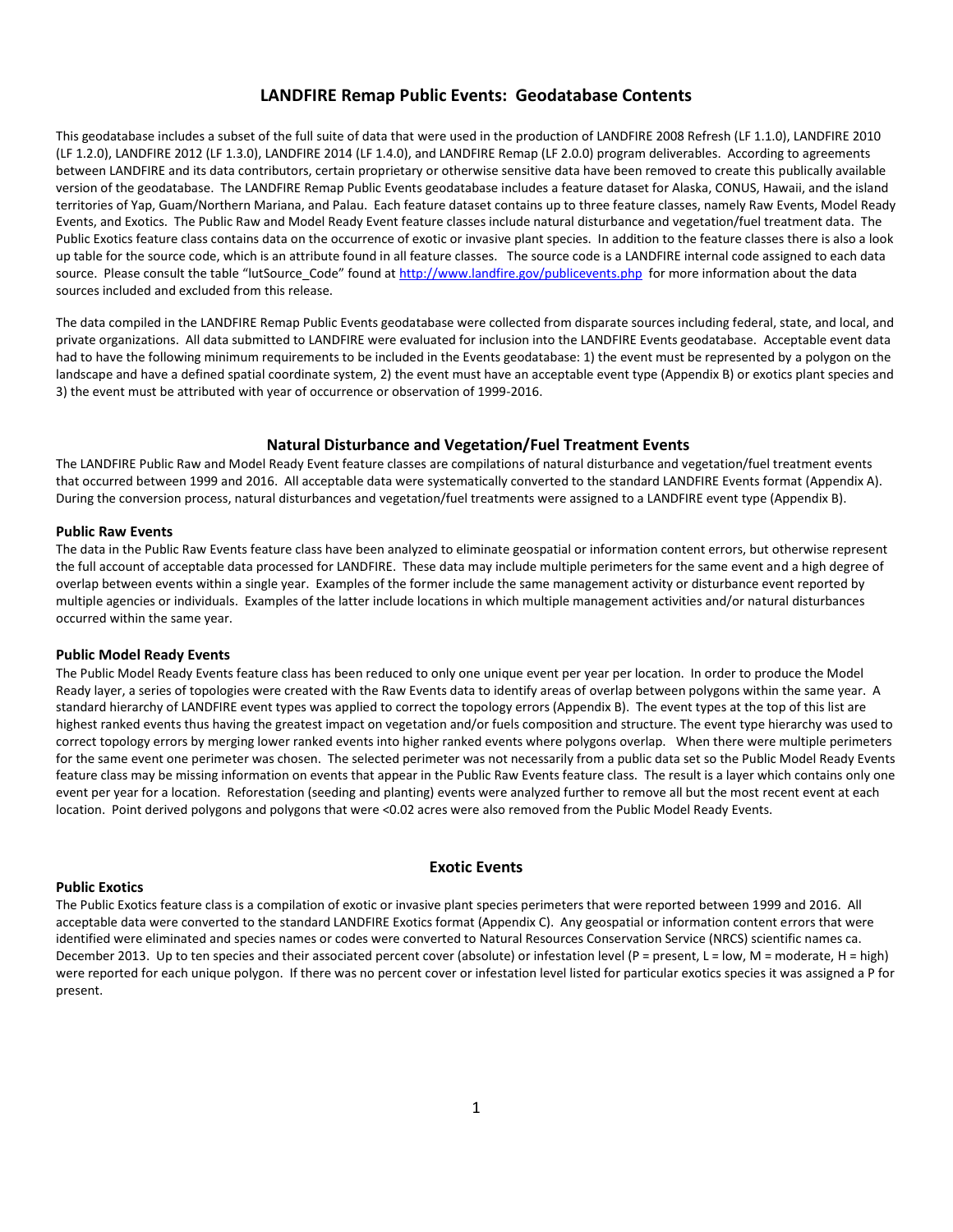# **Appendix A**

# **LANDFIRE Public Events – Raw and Model Ready Events Data Dictionary**

| <b>Attribute</b> |                 | <b>Description</b>                                                                                                                                                                                                                                                                                                                                                     |
|------------------|-----------------|------------------------------------------------------------------------------------------------------------------------------------------------------------------------------------------------------------------------------------------------------------------------------------------------------------------------------------------------------------------------|
| Event_ID         |                 | LANDFIRE unique identifier for the vegetation/fuel treatment or disturbance event.                                                                                                                                                                                                                                                                                     |
|                  | <b>Required</b> |                                                                                                                                                                                                                                                                                                                                                                        |
| $LF$ $ID$        |                 | LANDFIRE unique identifier for the vegetation/fuel treatment or disturbance event                                                                                                                                                                                                                                                                                      |
|                  | <b>Required</b> | within the original dataset.                                                                                                                                                                                                                                                                                                                                           |
| DB ID            |                 | Unique identifier for the event or polygon within the source dataset, if applicable.                                                                                                                                                                                                                                                                                   |
| DB_Source        |                 | Name of data layer in source dataset where the DB_ID information can be found, if<br>applicable.                                                                                                                                                                                                                                                                       |
| Event_Type       | <b>Required</b> | Type of event represented by the polygon. LANDFIRE assigned one of the following<br>terms to each event:                                                                                                                                                                                                                                                               |
|                  |                 | <b>Development</b> - conversion of natural lands into housing, commercial, or industrial<br>building sites. Involves permanent land clearing.                                                                                                                                                                                                                          |
|                  |                 | <b>Clearcut</b> - the cutting of essentially all trees, producing a fully exposed microclimate<br>for the development of a new age class.                                                                                                                                                                                                                              |
|                  |                 | Harvest - a general term for the cutting, felling, and gathering of forest timber. The<br>term harvest was assigned to events where there was not enough information<br>available to call them one of the 2 distinct types, clearcut or thinning.                                                                                                                      |
|                  |                 | Thinning - a tree removal practice that reduces tree density and competition<br>between trees in a stand. Thinning concentrates growth on fewer, high-quality<br>trees, provides periodic income, and generally enhances tree vigor.                                                                                                                                   |
|                  |                 | Mastication - means by which vegetation is mechanically "mowed" or "chipped"<br>into small pieces and changed from a vertical to horizontal arrangement.                                                                                                                                                                                                               |
|                  |                 | Other Mechanical - catch all term for a variety of forest and rangeland mechanical<br>activities related to fuels reduction and site preparation including; piling of fuels,<br>chaining, lop and scatter, thinning of fuels, Dixie harrow, etc.                                                                                                                       |
|                  |                 | Wildfire* - an unplanned, unwanted wildland fire including unauthorized human-<br>caused fires, escaped wildland fire use events, escaped prescribed fire projects, and<br>all other wildland fires where the objective is to suppress or put out the fire.                                                                                                            |
|                  |                 | Wildland Fire Use* - the application of the appropriate management response to<br>naturally-ignited wildland fires to accomplish specific resource management<br>objectives in pre-defined designated areas outlined in Fire Management Plans.                                                                                                                         |
|                  |                 | <b>Prescribed Fire*</b> - any fire ignited by management actions to meet specific<br>objectives. A written, approved prescribed fire plan must exist, and NEPA<br>requirements (where applicable) must be met, prior to ignition.                                                                                                                                      |
|                  |                 | Wildland Fire* - a catch all term used to describe any non-structure fire that occurs<br>in the wildland. Three distinct types of wildland fire have been defined: wildfire,<br>wildland fire use, and prescribed fire. The term wildland fire was assigned to events<br>where there was not enough information available to call them one of the 3 distinct<br>types. |
|                  |                 | Weather - a weather related event that results in loss of vegetation such as<br>blowdown, hurricane, or tornado.                                                                                                                                                                                                                                                       |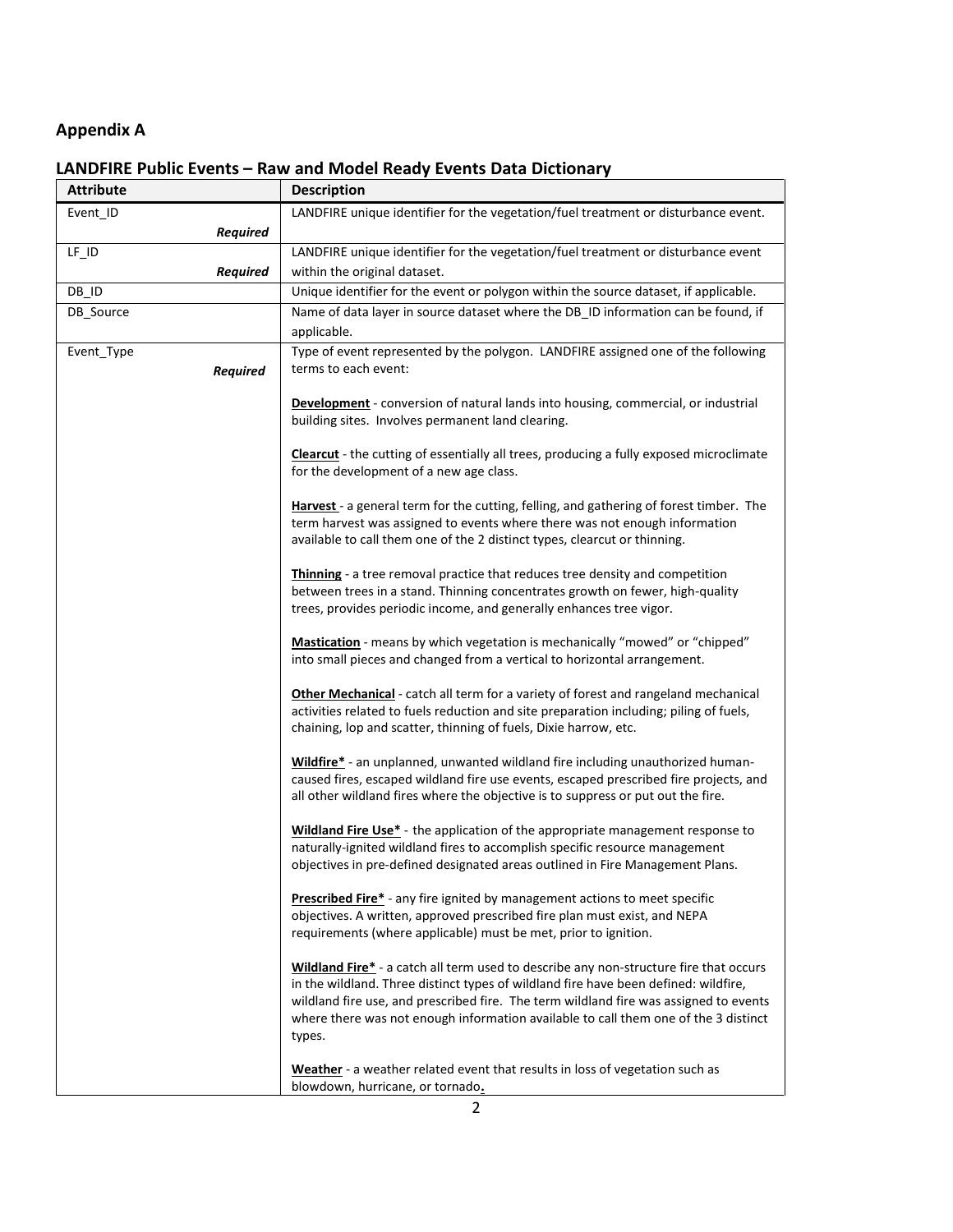# **LANDFIRE Public Events – Raw and Model Ready Events Data Dictionary (cont.)**

| <b>Attribute</b>   | <b>Description</b>                                                                                                                                                            |
|--------------------|-------------------------------------------------------------------------------------------------------------------------------------------------------------------------------|
| Event Type (cont.) | <b>Insecticide</b> - application of a chemical substance used to kill insects.                                                                                                |
| <b>Required</b>    |                                                                                                                                                                               |
|                    | <b>Chemical</b> - application of a chemical substance. The term chemical was assigned to<br>events where there was not enough information available to call them one of the 2 |
|                    | distinct types, herbicide or insecticide.                                                                                                                                     |
|                    |                                                                                                                                                                               |
|                    | Insects - infestations of unwanted insects that can affect vegetative health such as                                                                                          |
|                    | bark beetle.                                                                                                                                                                  |
|                    | Disease - infestations of disease that can affect vegetative health such as root rot.                                                                                         |
|                    |                                                                                                                                                                               |
|                    | <b>Insects/Disease</b> - infestations of insects and/or disease that can affect vegetative                                                                                    |
|                    | health. This term was assigned to events where there was not enough information                                                                                               |
|                    | available to call them one way or the other.                                                                                                                                  |
|                    | <b>Herbicide</b> - application of a chemical substance used to kill or inhibit the growth of                                                                                  |
|                    | plants.                                                                                                                                                                       |
|                    |                                                                                                                                                                               |
|                    | <b>Biological</b> - the use of living organisms, such as predators, parasites, and pathogens,<br>to control weeds, pest insects, or diseases.                                 |
|                    |                                                                                                                                                                               |
|                    | <b>Planting</b> - reestablishing a vegetative community by planting.                                                                                                          |
|                    |                                                                                                                                                                               |
|                    | <b>Reforestation</b> reestablishing a vegetative community by planting or seeding.                                                                                            |
|                    | <b>Seeding</b> - reestablishing a vegetative community by seeding.                                                                                                            |
|                    |                                                                                                                                                                               |
|                    | * Fire policies have changed overtime for how fires are defined. Users need be                                                                                                |
| Event Subtype      | aware of these changes as well as other aspects of the data as they are applied.<br>Type of event assigned in source dataset to represent the polygon.                        |
| Year               | Year (YYYY) in which the event occurred.                                                                                                                                      |
| <b>Required</b>    |                                                                                                                                                                               |
| Start Date         | Date (MMDDYY) on which the event began.                                                                                                                                       |
| End Date           | Date (MMDDYY) on which the event ended.                                                                                                                                       |
| Severity           | Severity of vegetation/fuel treatment or disturbance event, in terms of biomass                                                                                               |
|                    | reduction. One of the following terms was used to indicate the effects of the event                                                                                           |
|                    | on the above-ground vegetation within a polygon:                                                                                                                              |
|                    | Low = <20% above-ground biomass removed                                                                                                                                       |
|                    | Moderate $= 20-80\%$ above-ground biomass removed                                                                                                                             |
|                    | High = >80% above-ground biomass removed                                                                                                                                      |
| Agency             | Reporting agency (or non-governmental organization) for event.                                                                                                                |
| Source Code        | LANDFIRE internal source code assigned to each data source. For more information                                                                                              |
| <b>Required</b>    | on data sources consult the table "lutSource_Code" found at                                                                                                                   |
|                    | http://www.landfire.gov/publicevents.php.                                                                                                                                     |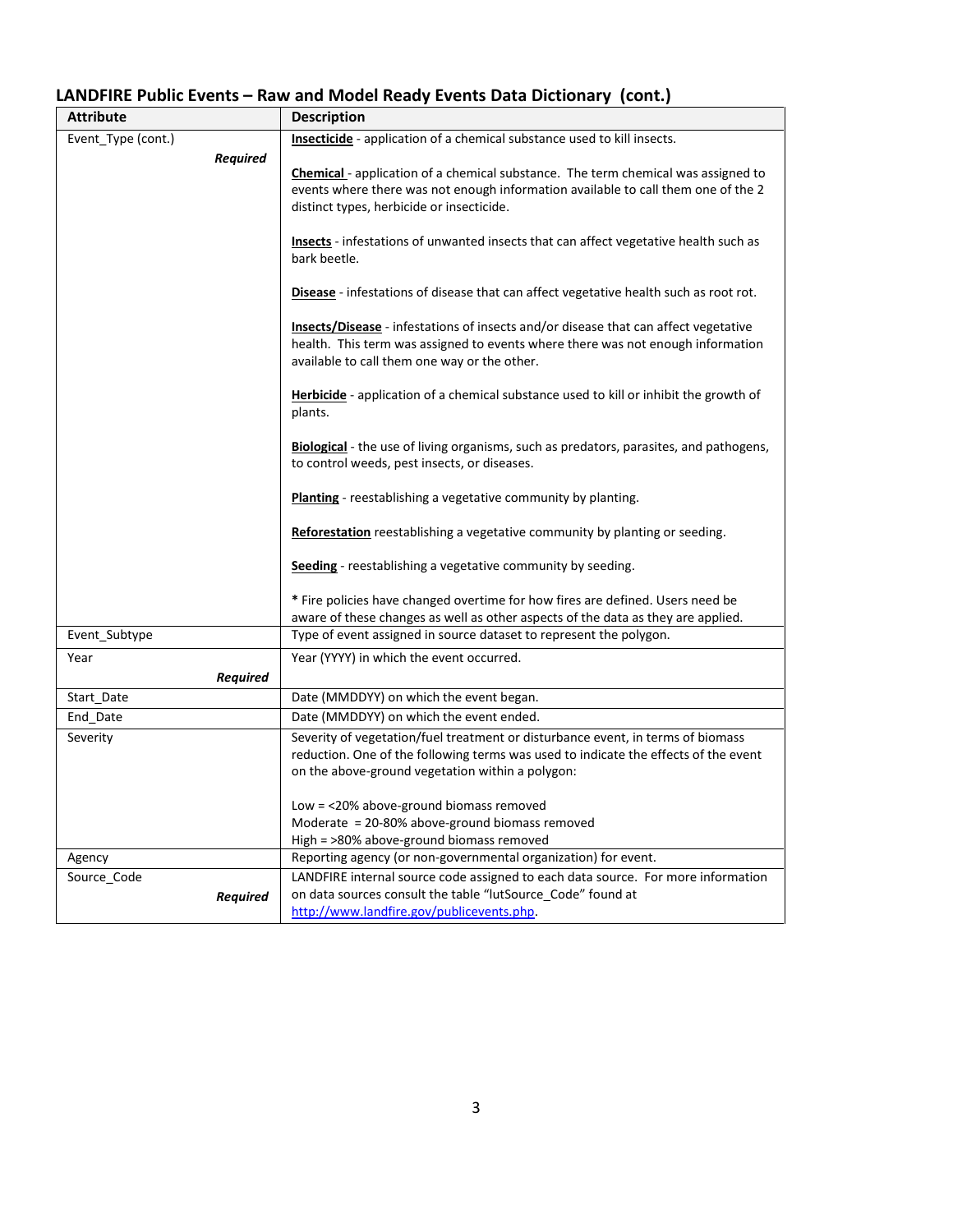## **Appendix B**

## **LANDFIRE Event Type Nomenclature and Hierarchy**

Event Types at the top of this list are highest ranked events thus having the greatest impact on vegetation/fuel composition and structure

| <b>LANDFIRE Event Type</b> |  |  |  |
|----------------------------|--|--|--|
| Development                |  |  |  |
| Clearcut                   |  |  |  |
| Harvest                    |  |  |  |
| Thinning                   |  |  |  |
| Mastication                |  |  |  |
| <b>Other Mechanical</b>    |  |  |  |
| Wildfire                   |  |  |  |
| <b>Wildland Fire Use</b>   |  |  |  |
| <b>Prescribed Fire</b>     |  |  |  |
| <b>Wildland Fire</b>       |  |  |  |
| Weather                    |  |  |  |
| Insecticide                |  |  |  |
| Chemical                   |  |  |  |
| Insects                    |  |  |  |
| <b>Disease</b>             |  |  |  |
| Insects/Disease            |  |  |  |
| Herbicide                  |  |  |  |
| <b>Biological</b>          |  |  |  |
| Planting                   |  |  |  |
| Reforestation              |  |  |  |
| Seeding                    |  |  |  |